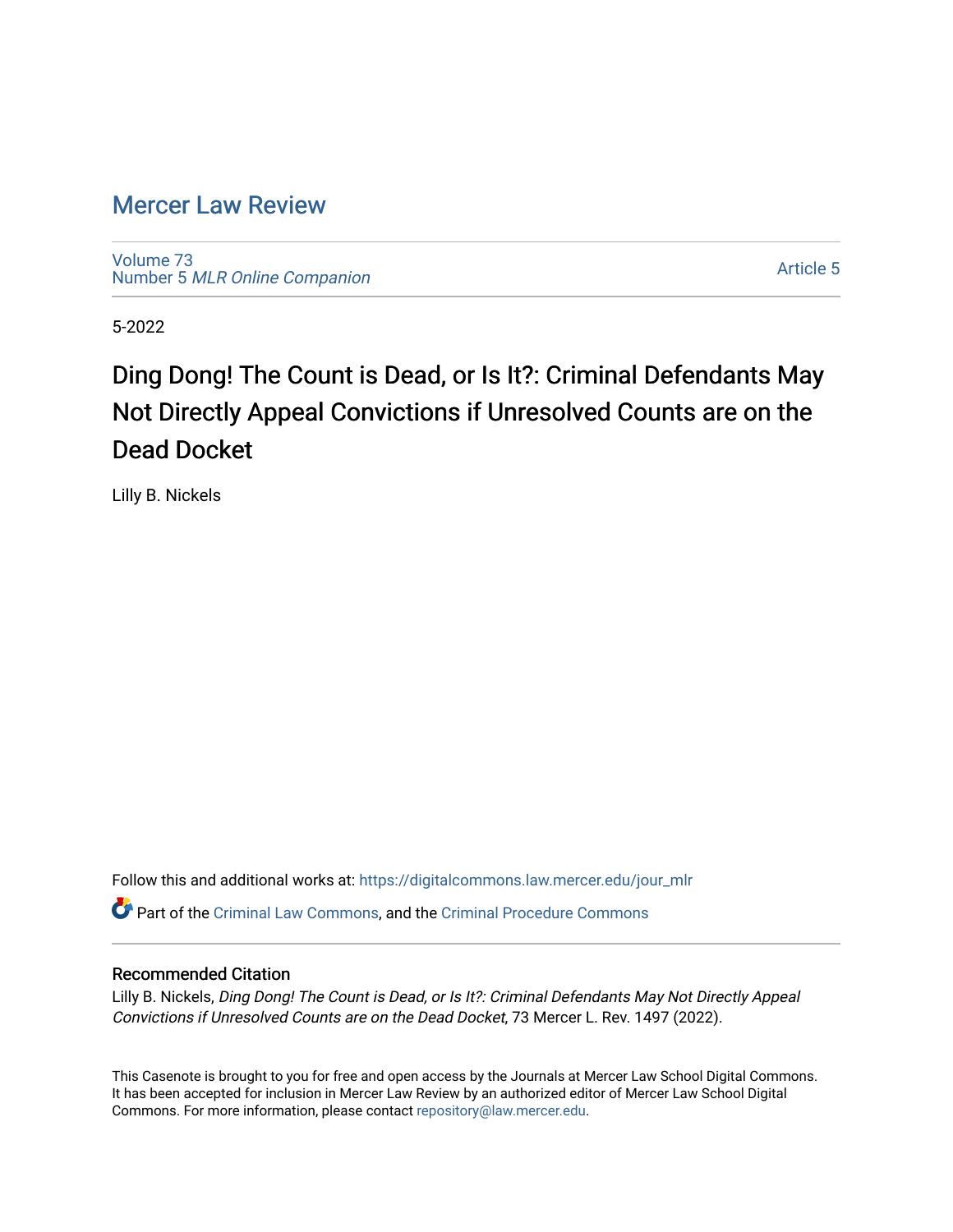# **Ding Dong! The Count is Dead, or Is It?: Criminal Defendants May Not Directly Appeal Convictions if Unresolved Counts are on the Dead Docket**

### **Lilly B. Nickels\***

#### I. INTRODUCTION

A defendant is indicted on two criminal counts, is found guilty on one of those counts, and is sentenced to time in prison. However, the jury could not come to a decision on the other count, so the trial court judge places the count on the court's dead docket where the count could remain for an indefinite period of time, deeming the defendant's case pending in the trial court. Due to the defendant's case being classified as pending, the defendant does not have the right to a direct appeal. The defendant must helplessly serve prison time without any idea as to when the count will come off the dead docket<sup>1</sup> or when the defendant will be able to appeal the conviction and sentence. This outcome is a product of the General Assembly's language in section 5-6-34(a)(1) of the Official Code of Georgia

1497

<sup>\*</sup>Foremost, I would like to extend a special thanks to Mercer Law Review for fostering such an encouraging learning environment and allowing me to flourish as a writer. I would also like to thank Professor James P. Fleissner for his guidance and constant encouragement during the process of writing this Casenote. Last, but certainly not least, I would like to thank my wonderful family for the endless love and support they have given me throughout my life.

<sup>1.</sup> In Danforth v. State, the Georgia Supreme Court mentioned the typical length of time for cases to remain on the dead docket (specifically discussing what happens when arrests are not made for persons who have bench warrants and instead announcing "no appearance" at several different terms of court). Justice Hall noted that not arresting individuals on bench warrants "carried [cases] to the 'dead docket,' where they, in most instances, slept the sleep of death, and knew no resurrection . . . ." 75 Ga. 614, 621 (1885).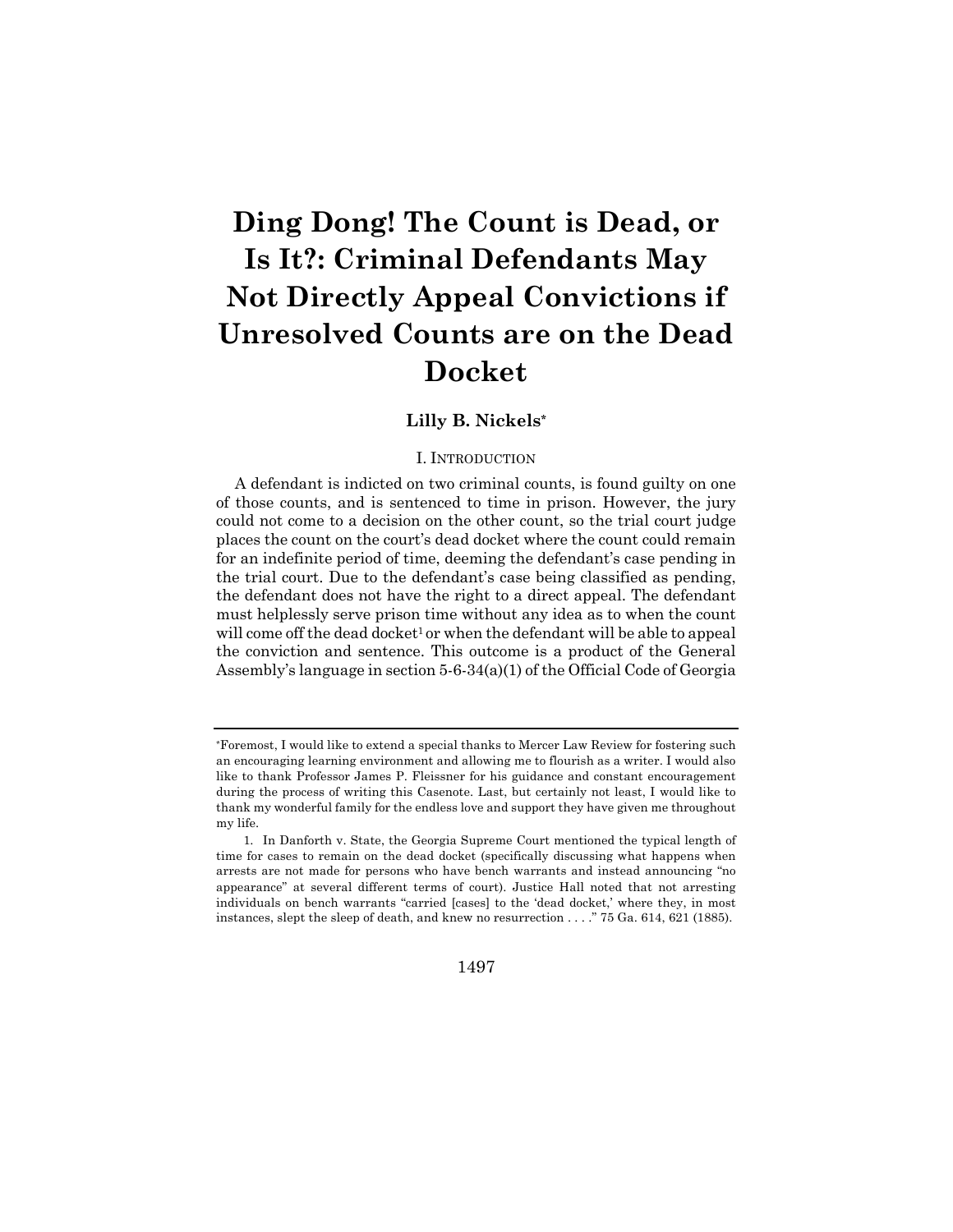Annotated.2 After a defendant attempted to appeal his sentence while one of his criminal counts was on the dead docket and was subsequently denied, the Georgia Supreme Court set out to analyze and clarify the meaning of O.C.G.A. § 5-6-34(a)(1) in *Seals v. State*.3

When the defendant in *Seals* was found guilty on one count of his twocount indictment while the other count was placed on the dead docket, he directly appealed his conviction and sentence.4 The Georgia Court of Appeals denied his appeal because the dead-docketed count caused the defendant's entire case to remain pending in the lower court. After granting a writ of certiorari, the Georgia Supreme Court reviewed the appellate court's dismissal and subsequently upheld the dismissal after it interpreted the final judgment rule set out in  $O.C.G.A.$  § 5-6-34(a)(1) and held that a dead-docketed count was undecided and left the entire case pending in the lower court.5

The supreme court's analysis of the final judgment rule in O.C.G.A. § 5-6-34(a)(1) and the rule's treatment of dead-docketed counts provides clarity as to when a defendant can directly appeal their conviction, as well as a defendant's alternative options when a direct appeal is not available.

#### II. FACTUAL BACKGROUND

Demarquis Seals was indicted by a grand jury in June of 2017 on one count of rape and one count of child molestation.6 In October of 2018, Seals was tried before a jury on both counts, and he was found guilty of child molestation. However, the jury was unable to reach a verdict on the rape count, so the Superior Court of Douglas County declared a mistrial as to that count.The trial court sentenced Seals to twenty years in prison on the count of child molestation and noted that the count of rape was to be re-tried due to the declaration of a mistrial. Shortly after, the trial court placed the count of rape on the "dead docket."7

On the day of his sentencing, Seals filed a motion for a new trial, but in August of 2019, the trial court denied the motion.8 Seals filed a notice of appeal to the Georgia Court of Appeals, and the court later dismissed the appeal. The appellate court determined that since Seals had a deaddocketed count, his case was still pending in the trial court under

3. 311 Ga. 739, 860 S.E.2d 419 (2021).

8*. Id.*

<sup>2.</sup> O.C.G.A. § 5-6-34(a)(1) (2021).

<sup>4</sup>*. Id.* at 739, 860 S.E.2d at 421.

<sup>5</sup>*. Id.*

<sup>6</sup>*. Id.*

<sup>7</sup>*. Id.*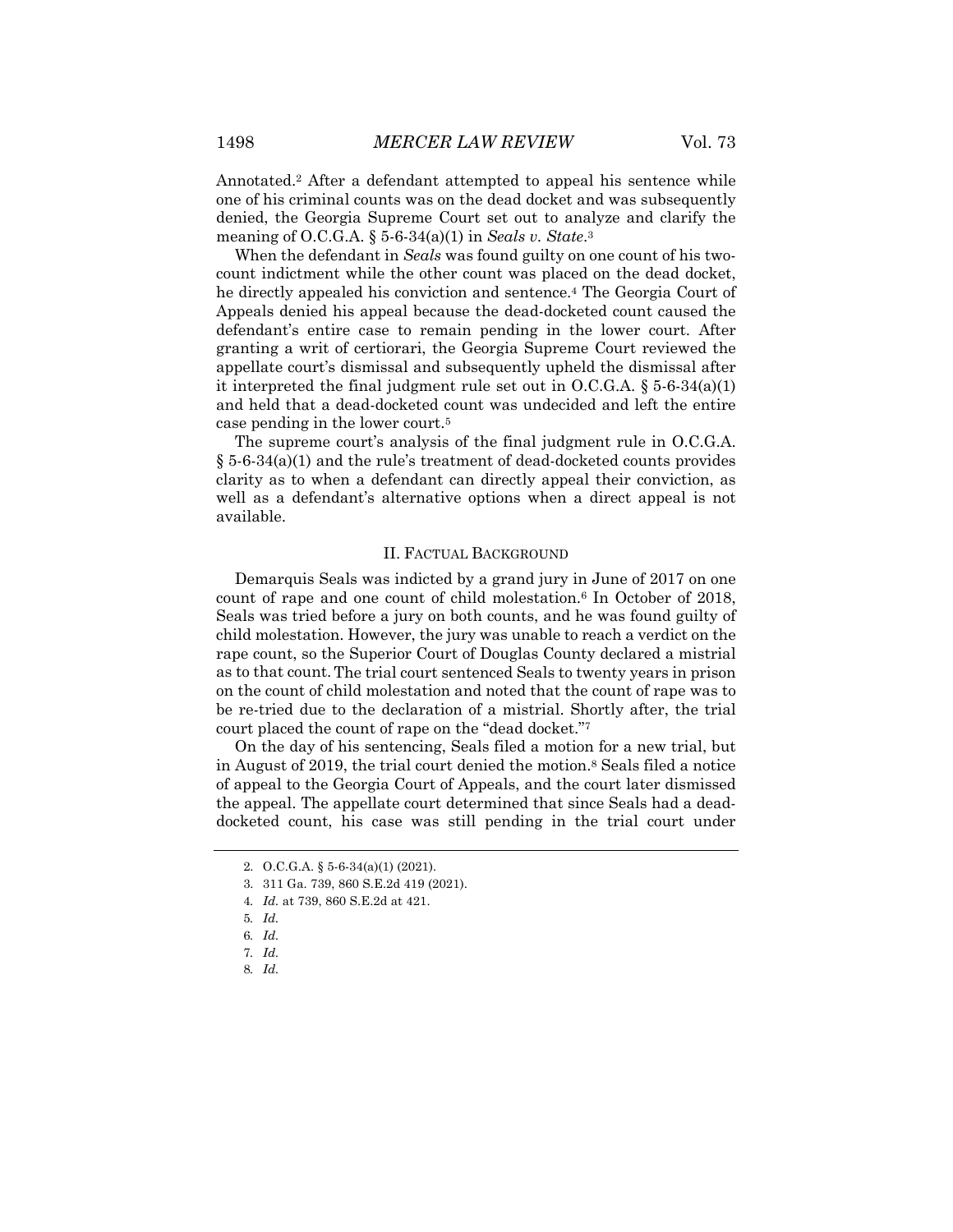$O.C.G.A.$  § 5-6-34(a)(1), and therefore, Seals was required to follow the procedures for an interlocutory appeal under O.C.G.A.  $\S$  5-6-34(b)<sup>9</sup> as to the child molestation conviction and sentence.10

The Georgia Supreme Court granted certiorari to review whether the court of appeals erred in dismissing Seals's appeal.11 Since the trial court's ruling did not constitute a final judgment under O.C.G.A. § 5-6-34(a)(1), and Seals did not follow the required procedures to seek an interlocutory appeal under O.C.G.A. § 5-6-34(b), the supreme court affirmed the appellate court's dismissal of Seals's appeal.12

#### III. LEGAL BACKGROUND

#### *A. Defendant's Right to Appeal Under O.C.G.A. § 5-6-34(a)(1)*

Immediate appeals may be taken from final judgments, which O.C.G.A. § 5-6-34(a)(1) describes as "where the case is no longer pending in the court below[.]"13 The concept of this statute is longstanding in statutory law. Georgia Code of 1868, section 4191,14 the predecessor to O.C.G.A. § 5-6-34(a)(1), stated:

No cause shall be carried to the Supreme Court upon any bill of exceptions, so long as the same is pending in the Court below, unless the decision or judgment complained of, if it had been rendered as claimed by the plaintiff in error, would have been a final disposition of the cause.15

Twenty years after the enactment of section 4191, the Georgia Supreme Court interpreted its meaning in *Zorn v. Lamar*.16 The court held that the statute meant "as long as a defendant remains in the court below or other issues remain untried there, the case is pending there, and

12*. Id.*

- 14. Georgia Code of 1868 section 4191.
- 15*. Id.*
- 16. 71 Ga. 80 (1883).

<sup>9.</sup> O.C.G.A. § 5-6-34(b) (2021).

<sup>10.</sup> On January 11, 2021, the trial court entered an order taking the rape count off the dead docket and, on the same day, entered an order of *nolle prosequi* ("[a]n entry made on the record, by which the prosecutor . . . declares that he will proceed no further[,]") as to the count, leading Seals's case to have a final judgment on the child molestation conviction and sentence. A notice of appeal was filed to the Georgia Court of Appeals on February 10, 2021, and Seals's appeal was on the appellate court's calendar for January 2022. Supplemental Brief of Petitioner at 2, Seals v. State, 311 Ga. 739, 860 S.E.2d 419 (2021) (No. S20C0931); *Nolle Prosequi*, WOLTERS KLUWER BOUVIER LAW DICTIONARY (6th ed. 1856).

<sup>11</sup>*. Seals*, 311 Ga. at 739, 860 S.E.2d at 421.

<sup>13.</sup> O.C.G.A. § 5-6-34(a)(1).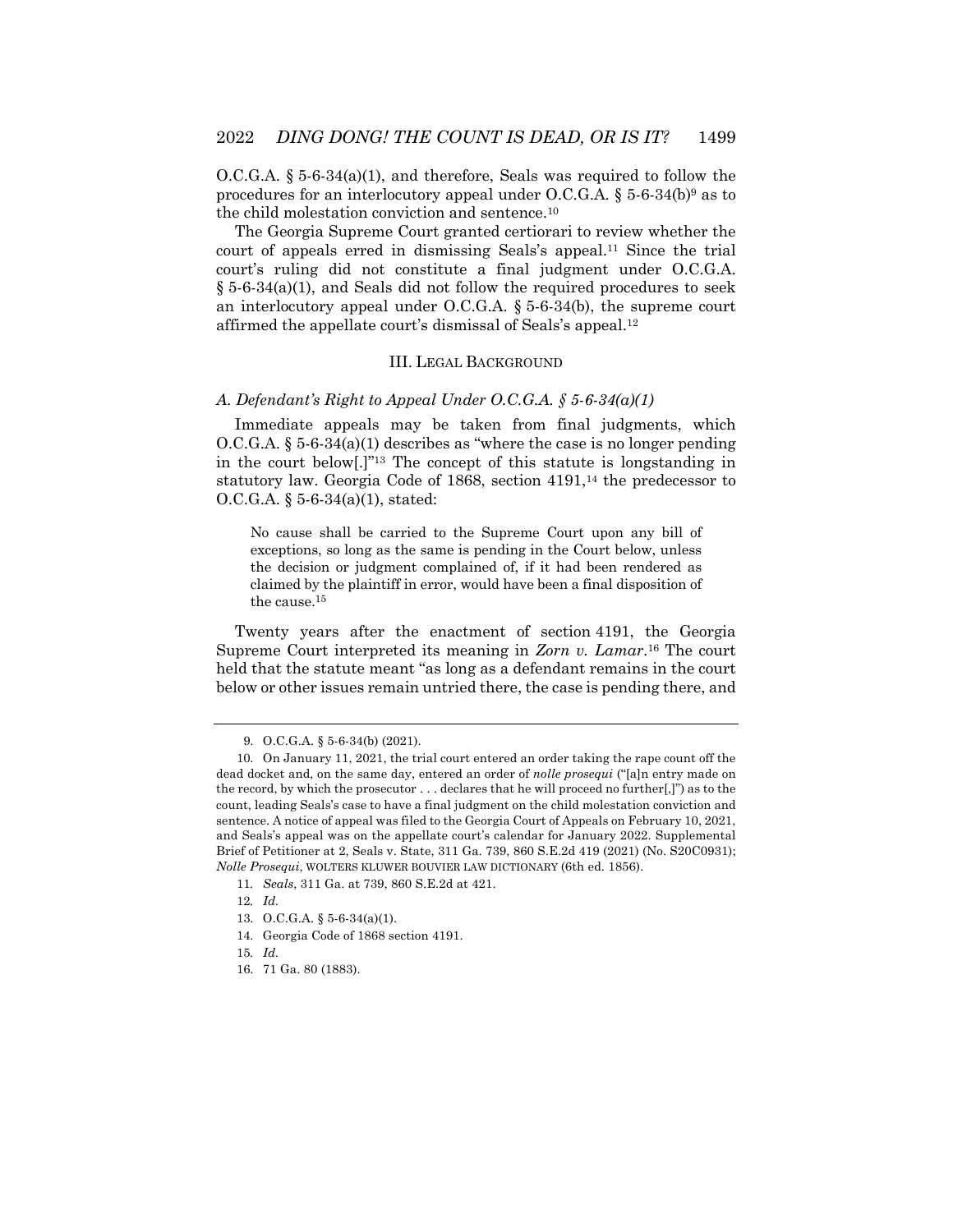no final judgment has been had[.]"17 In 1965, the language of section 4191 was replaced by the enactment of the *Appellate Practice Act*.18 Although the language of the current O.C.G.A.  $\S 5-6-34(a)(1)$  has evolved throughout the years, no decision indicates that the meaning of the statute has been materially changed regarding the embodiment of a final judgment. <sup>19</sup>

#### **1. Interpreting Statutes**

The issue in *Seals* is one of statutory construction, so it was necessary for the court to carefully and accurately interpret  $O.C.G.A.$  § 5-6-34(a)(1). When the Georgia Supreme Court was interpreting a statute in *Deal v. Coleman*,20 the court noted that "[w]hen we consider the meaning of a statute, 'we must presume that the General Assembly meant what it said and said what it meant."<sup>21</sup> The court then said that statutory text should be given its "plain and ordinary meaning<sup>[]"22</sup> and read in its "most" natural and reasonable way, as an ordinary speaker of the English language would."23 In order to give a statute its ordinary public meaning, courts must read the words of the statute in context rather than in isolation, which includes the "structure and history of the text . . . [and] statutory and decisional law that forms the legal background of the written text."24

The court applied these standards when answering the issue in *Seals*. First, it had to determine whether a "case" that consists of multiple counts is still "pending" when one or more of the counts remains unresolved.

#### **2. Ordinary Public Meaning of "Case" and "Pending"**

The ordinary public meaning of the word "case," when used in a legal capacity, is a "legal action or suit[.]"25 When courts refer to a case, it is generally thought to encompass all charges against a defendant.

<sup>17</sup>*. Id.* at 82.

<sup>18</sup>*. Appellate Practice Act* (1965).

<sup>19.</sup> O.C.G.A. § 5-6-34(a)(1).

<sup>20.</sup> 294 Ga. 170, 751 S.E.2d 337 (2013).

<sup>21</sup>*. Id.* at 172, 751 S.E.2d at 341 (quoting Arby's Restaurant Group, Inc. v. McRae, 292 Ga. 243, 245, 734 S.E.2d 55, 57 (2012)).

<sup>22</sup>*. Id.* (quoting City of Atlanta v. City of College Park, 292 Ga. 741, 744, 741 S.E.2d 147, 149 (2013)).

<sup>23</sup>*. Id.* at 172–73, 751 S.E.2d at 341.

<sup>24.</sup> City of Guyton v. Barrow, 305 Ga. 799, 805, 828 S.E.2d 366, 371 (2019).

<sup>25</sup>*. Case*, WEBSTER'S NEW WORLD DICTIONARY OF THE AMERICAN LANGUAGE 219 (2d college ed. 1980); "[A] single proceeding, regardless of whether the proceeding involves one or multiple counts." *Seals*, 311 Ga. at 743, 860 S.E.2d at 423.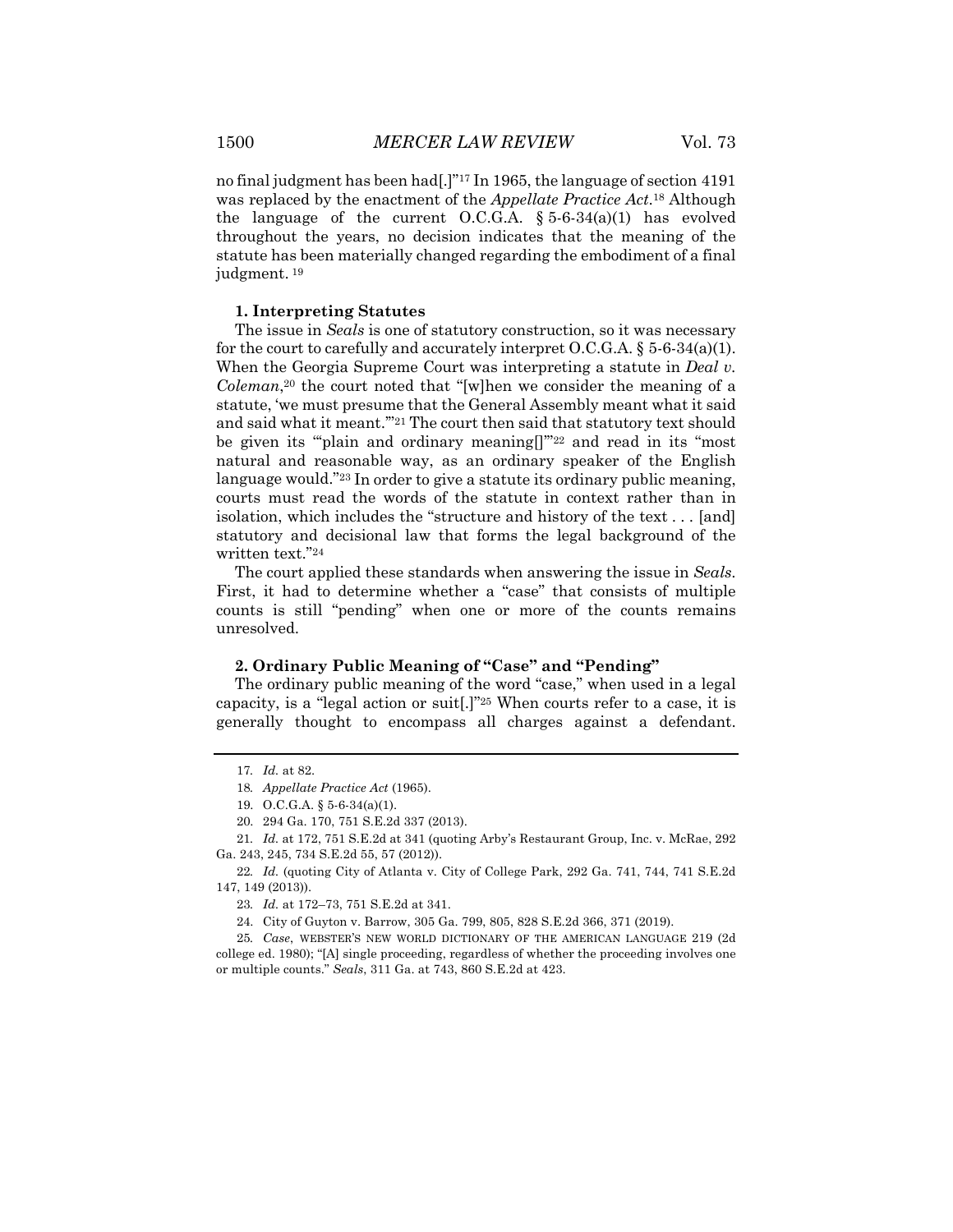Similarly, "pending," when used generally, means "not decided, determined, or established."26 This term is widely used throughout legal proceedings when a case or individual count is unresolved. Applying these terms to a case that includes multiple counts, it follows that if one of the counts in the case is pending, the case is also pending, thus the judgment is not final.

#### *B. Georgia Supreme Court's Prior Decisions Regarding Final Judgments*

The Georgia Supreme Court has issued several decisions regarding the final judgment rule embodied in O.C.G.A. § 5-6-34(a)(1). In *Keller v. State*,27 the Cobb County Superior Court failed to enter a written conviction and sentence on the last count of Gerald Keller's multi-count indictment after the jury announced the verdict.28 At this time, Keller's case was "not ripe for appeal . . . even though the trial court did enter a written judgment of conviction and sentence on the other counts of the indictment."29 Once the trial court entered a written sentence on the last count of the indictment, Keller filed a timely appeal to the Georgia Court of Appeals. This appeal was subsequently dismissed. A writ of certiorari was then granted by the Georgia Supreme Court to determine whether the dismissal of Keller's appeal by the court of appeals was erroneous. The supreme court held that "when multiple counts of an indictment are tried together and the trial court does not enter a written sentence on one or more of the counts, the case is still pending in the trial court and is not a final judgment under O.C.G.A. § 5-6-34(a)(1)."30 Thus, since Keller filed a timely appeal after the trial court entered a written judgment on the last count, the supreme court held that the court of appeals erred in dismissing the appeal.31

Similar to *Keller*, the Georgia Supreme Court in *State v. Outen*,32 interpreted O.C.G.A. § 5-7-2,33 which sets out the state's required procedures for appealing when no final judgment has been entered.34 In

<sup>26</sup>*. Pending*, WEBSTER'S NEW WORLD DICTIONARY OF THE AMERICAN LANGUAGE 1050 (2d college ed. 1980).

<sup>27.</sup> 275 Ga. 680, 571 S.E.2d 806 (2002).

<sup>28</sup>*. Id.* at 681, 571 S.E.2d at 808.

<sup>29</sup>*. Id.*

<sup>30</sup>*. Id.* at 681, 571 S.E.2d at 807–08.

<sup>31</sup>*. Id.* at 681, 571 S.E.2d at 808.

<sup>32.</sup> 289 Ga. 579, 714 S.E.2d 581 (2011).

<sup>33.</sup> O.C.G.A. § 5-7-2 (2021).

<sup>34</sup>*. Id.*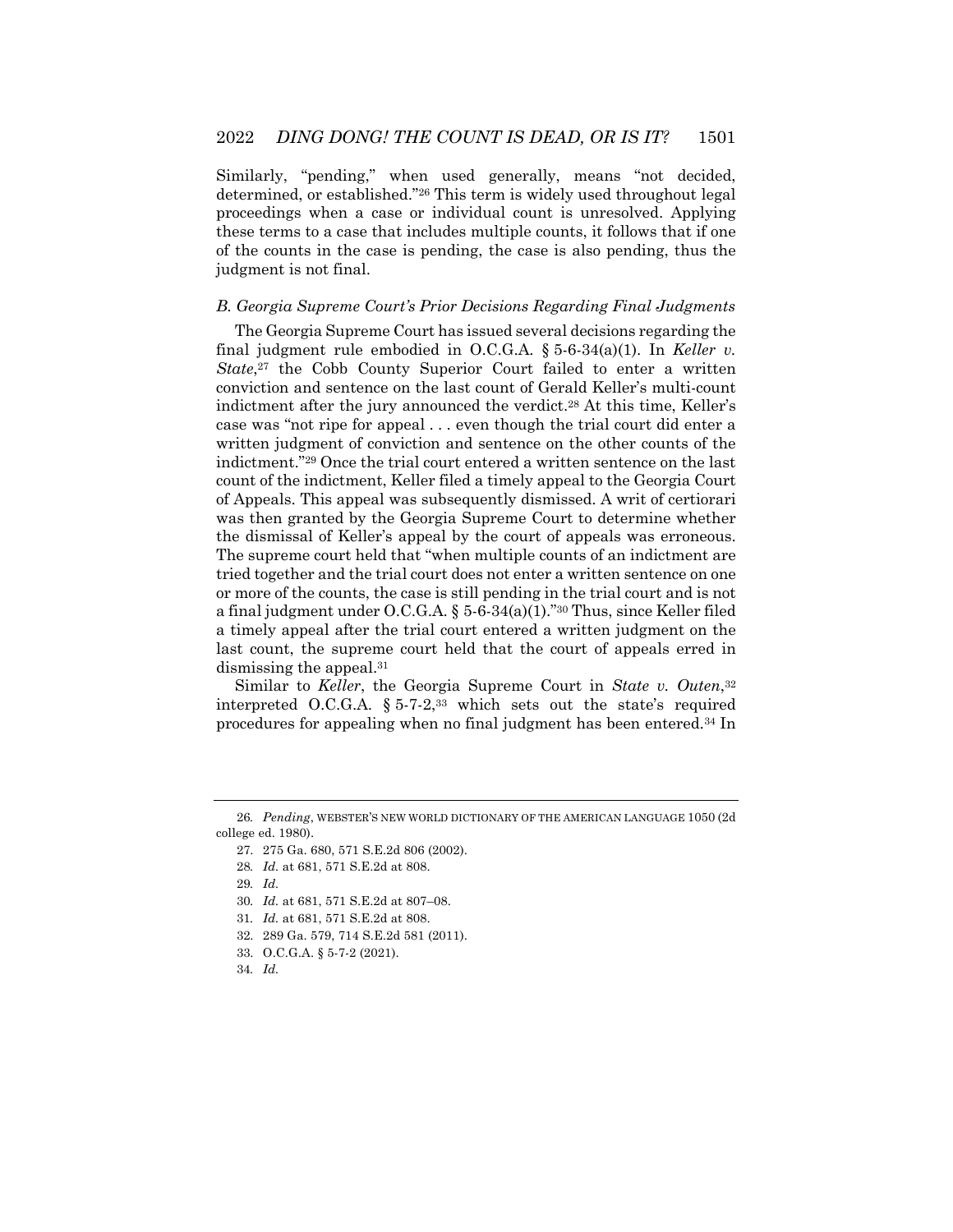that case, David Outen filed a special demurrer<sup>35</sup> on count one of the indictment which was subsequently granted by the Clarke Superior Court, and the state appealed.36 The Georgia Court of Appeals affirmed the trial court's grant of a special demurrer and filed a petition for a writ of certiorari to the supreme court. After granting the writ of certiorari, the supreme court held that "[t]he trial court's order dismissing [c]ount [one] of the indictment [was] not a final order[.] Count [two] remain[ed] in the trial court. Accordingly, by the plain terms of O.C.G.A. § 5-7-2, a certificate of immediate review was required."37 Since the state did not follow the required procedures for a certificate of immediate review laid out in O.C.G.A.  $\S 5$ -7-2,<sup>38</sup> the court of appeals did not have appellate jurisdiction to affirm the trial court's dismissal.39

Although *Keller* and *Outen* concern different circumstances than those in *Seals* and do not explicitly reference the dead docket, these cases show that if one or more counts of a multi-count indictment are pending in the court below, there is not a final judgment, and none of the counts can be appealed.40

#### **1. The Final Judgment Rule as Applied in Civil Cases**

The final judgment rule in O.C.G.A.  $\S$  5-6-34(a)(1) is also applicable in civil cases.41 In *Keck v. Harris*,42 the appellant filed a complaint for modification of child support, and he also sought for the Cobb County Superior Court to declare that Georgia's Child Support Guidelines were unconstitutional under the United States Constitution's Supremacy Clause.43 After the trial court issued an order denying the appellant's constitutional challenge, the appellant filed a motion for discretionary review of the order to the Georgia Supreme Court. The supreme court

42. 277 Ga. 667, 594 S.E.2d 367 (2004).

<sup>35.</sup> "In a special demurrer, a defendant claims that the charges in the indictment are 'imperfect as to form or that the accused is entitled to more information.'" Hinkson v. State, 310 Ga. 388, 392, 850 S.E.2d 41, 47 (2020) (quoting Bullard v. State, 307 Ga. 482, 486, 837 S.E.2d 348, 353 (2019)).

<sup>36</sup>*. Outen*, 289 Ga. at 580, 714 S.E.2d at 582.

<sup>37</sup>*. Id.* at 581, 714 S.E.2d at 583.

<sup>38.</sup> O.C.G.A. § 5-7-2.

<sup>39</sup>*. Outen*, 289 Ga. at 579, 581, 714 S.E.2d at 582–83.

<sup>40.</sup> Additionally, if one or more counts of a defendant's multicount indictment are pending in the court below, the defendant is barred from state and federal habeas corpus review. *Seals*, 311 Ga. at 753, 860 S.E.2d at 430 (LaGrua, J., dissenting).

<sup>41.</sup> O.C.G.A. § 5-6-34(a)(1).

<sup>43</sup>*. Id.* at 667, 594 S.E.2d at 368–69.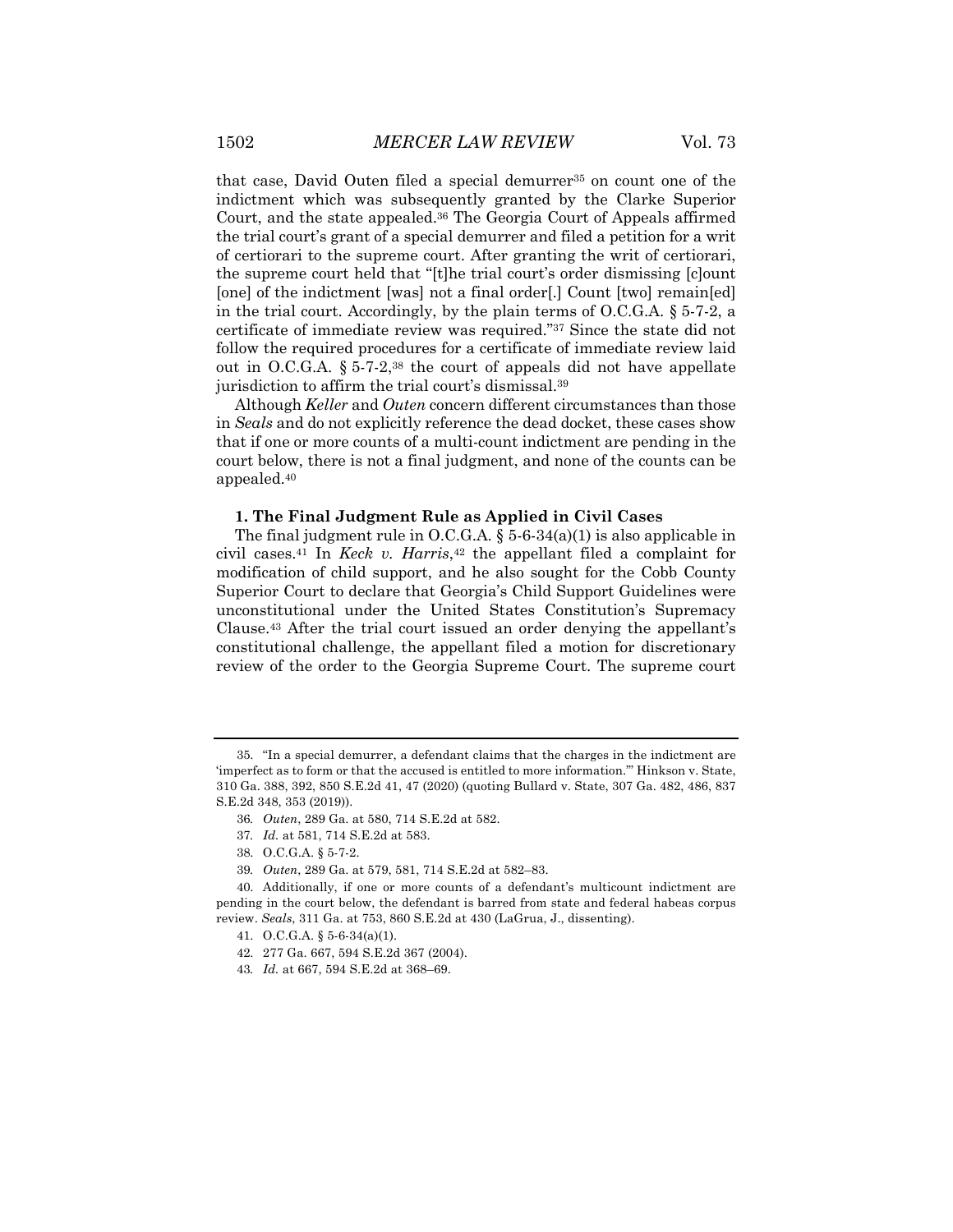held that "[t]he trial court's order [did] not constitute a final judgment, as the claim for modification remain[ed] pending below."44

In another civil case, *Tyrones v. Tyrones*,<sup>45</sup> the appellant held joint title to land in DeKalb County, Georgia with his brother.46 After the appellant's brother died, the DeKalb County Probate Court gave a 50% interest in the land to his brother's widow, the appellee. The appellee filed a complaint for statutory partition of the property, and the parties agreed to have the property appraised, and if needed, the property would be subject to a partition sale. Almost four years later, the DeKalb County Superior Court entered an order for the partition-sale process to begin, and the property was subsequently purchased at the partition sale by the appellee. Shortly after, the trial court found that the appellant's purchase of the property was proper, and it ordered the appellant to turn over the deed to the property to the appellee.<sup>47</sup>

The appellee asserted that in order to challenge the partition sale, the appellant had to file an appeal because the trial court's order was a final judgment.48 However, the Georgia Supreme Court held that since there were unresolved issues—"namely the confirmation of the partition sale and disposition of the funds from the sale"—and remaining recourse for the appellant in the trial court—"namely his objection to [the partition] sale and request for a new one"—the trial court's order did not constitute a final judgment.49 The trial court used the following rule to determine what constitutes a final judgment:

Even if an order does not specify that it is a grant of final judgment, it nevertheless constitutes a final judgment within the meaning of O.C.G.A.  $\S 5-6-34(a)(1)$  where it leaves no issues remaining to be resolved, constitutes the court's final ruling on the merits of the action, and leaves the parties with no further recourse in the trial court.<sup>50</sup>

#### *C. Criminal Cases and Counts on the Dead Docket*

A dead docket is a "procedural device by which the prosecution is postponed indefinitely but may be reinstated any time at the pleasure of the court."51 Placing criminal cases on the dead docket was first

<sup>44</sup>*. Id.* at 667, 594 S.E.2d at 369.

<sup>45.</sup> 300 Ga. 367, 792 S.E.2d 398 (2016).

<sup>46</sup>*. Id.*

<sup>47</sup>*. Id.* at 369 n.2, 792 S.E.2d at 399.

<sup>48</sup>*. Id.*

<sup>49</sup>*. Id.* at 370 n.2, 792 S.E.2d at 400.

<sup>50</sup>*. Id.* (quoting Forrister v. Manis Lumber Co., 232 Ga. App. 370–71, 501 S.E.2d 606, 608 (1998)).

<sup>51.</sup> 1 Georgia Criminal Law Case Finder § 22-7 (2021).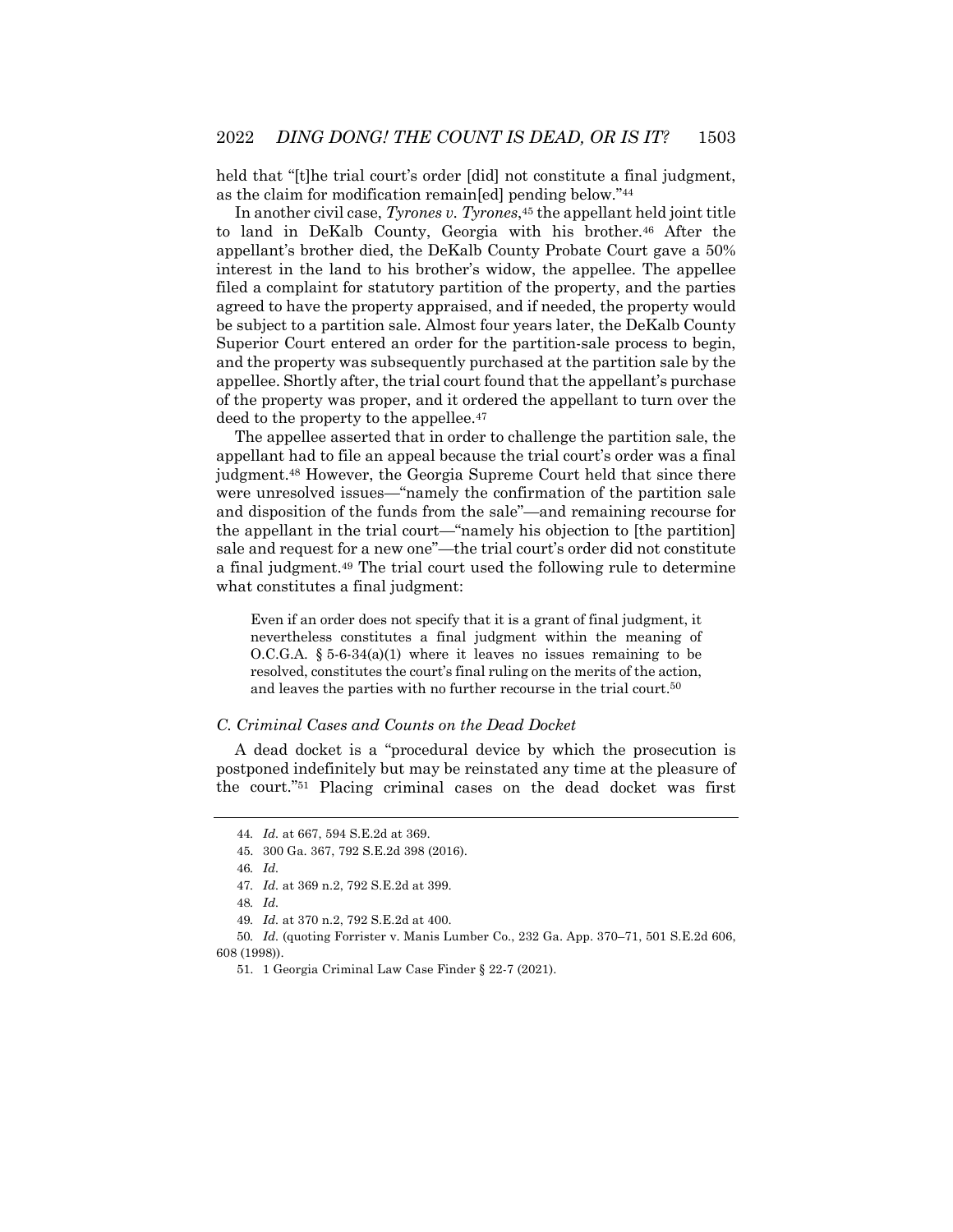statutorily authorized in Georgia by an 1883 statute which provided that the superior court clerk was required to keep "a docket of criminal cases, to be known as the dead docket, to which cases shall be transferred, at the discretion of the providing judge, and which shall only be called at his pleasure . . . . "<sup>52</sup> That statute was later codified in the 1895 and 1910 Georgia Penal Codes, as well as in the 1933 Georgia Code, and now, with the exception of some changes in the language, it is known as O.C.G.A.  $$15-6-61(a)(4)(B).$ <sup>53</sup>

Dead-docketing a case does not mean that the case has been terminated or dismissed, so the defendant's case remains pending "which can be called for trial at the judge's pleasure, or upon which the accused can make a demand for trial."54 Because placing a case on the dead docket does not constitute termination or dismissal, in addition to a defendant not having the ability to file a direct appeal, a court's order to dead-docket a case cannot be appealed by the state pursuant to O.C.G.A.  $\S 5-7-1$ (a).<sup>55</sup>

If a defendant's case has been placed on the dead docket, the defendant has the right to demand a speedy trial by using either (1) the statutory right to demand a speedy trial under O.C.G.A.  $\S 17$ -7-170,<sup>56</sup> or (2) the constitutional right to demand a speedy trial under the Sixth Amendment of the United States Constitution.<sup>57</sup> Thus, to place a case on the dead docket over a defendant's objection<sup>58</sup> is an abuse of the trial court's discretion.59

Since the dead docket is a primary focus in *Seals*, the supreme court used Georgia statutes and case law to determine whether any authority exists that would cause an unresolved, dead-docketed count to be treated differently when applying the final judgment rule in O.C.G.A.  $§ 5-6-34(a)(1).$ 

<sup>52.</sup> Act of Sept. 25, 1883, § 1, 1882–83 Ga. Laws 55–56; Georgia Penal Code § 797 (1895); Georgia Penal Code § 797 (1910); The Code of Georgia of 1933 § 24-2714(5)(7) (1933).

<sup>53.</sup> Act of Sept. 25, 1883, § 1, 1882–83 Ga. Laws 55–56; Georgia Penal Code § 797 (1895); Georgia Penal Code § 797 (1910); The Code of Georgia of 1933 § 24-2714(5)(7); O.C.G.A. § 15-6-61(a)(4)(B) (2019).

<sup>54.</sup> Courtenay v. Randolph, 125 Ga. App. 581, 583, 188 S.E.2d 396, 398 (1972) (citing Newman v. State, 121 Ga. App. 692, 175 S.E.2d 144 (1970)).

<sup>55.</sup> O.C.G.A. § 5-7-1(a) (2021).

<sup>56.</sup> O.C.G.A. § 17-7-170 (2021).

<sup>57.</sup> U.S. CONST. amend. VI.

<sup>58.</sup> Seals did not object to the trial court placing the rape count on the dead docket. Brief of Petitioner at 3, Seals v. State, 311 Ga. 739, 860 S.E.2d 419 (2021) (No. S20C0931).

<sup>59</sup>*. Newman*, 121 Ga. App. at 694, 175 S.E.2d at 146.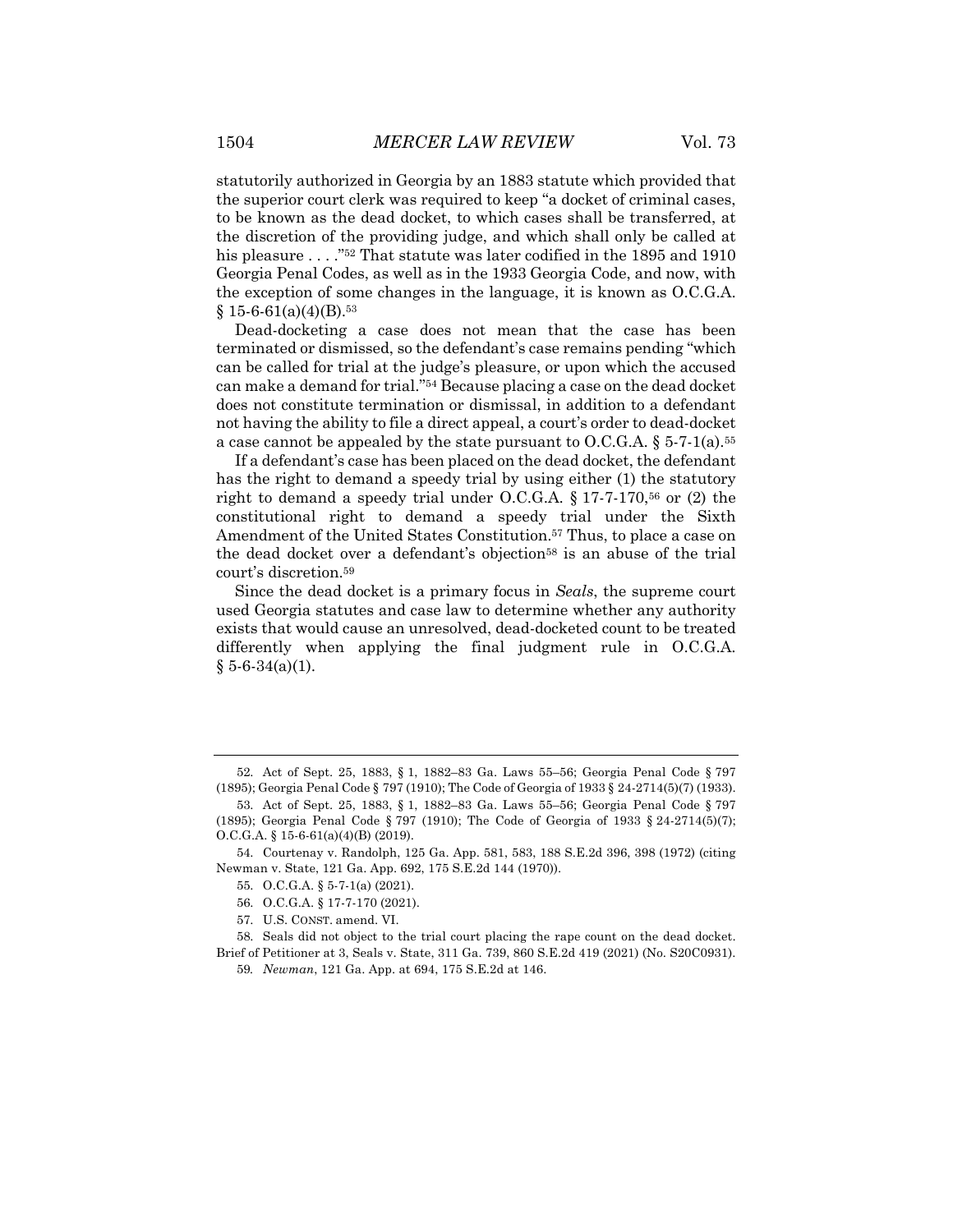#### **1. Statutory Authority for Different Treatment of Dead-Docketed Counts**

No statutory authority exists in Georgia law that suggests that untried, dead-docketed counts should be treated differently when applying the final judgment rule set out in O.C.G.A.  $\S 5-6-34(a)(1).60$ There are three Georgia statutes that explicitly reference the dead docket, but none of these statutes indicate that dead-docketing a count would result in a final judgment for the count.

The first statute, O.C.G.A.  $\S 15-6-61(a)(4)(B)$ , provides that maintaining a criminal case management system that reflects "entries of cases which are ordered dead docketed[]" is the duty of the superior court clerk.  $61$  The second statute, O.C.G.A. section 17-6-31(c),  $62$  declares that a principal will be surrendered if the case is dead-docketed before a judgment is entered,<sup>63</sup> and section  $17-6-31(d)(1)^{64}$  states that a surety will be released from liability if the case is dead-docketed before a judgment is entered.<sup>65</sup> The third statute, O.C.G.A. section  $35-3-37(i)(3)$ ,  $66$  relates to a defendant being able to restrict access to their criminal history.67 Section 35-3-37(j)(3) allows the restriction of criminal history for a deaddocketed charge when (1) the charge has stayed on the dead docket for more than twelve months; (2) the individual petitions the court to restrict access to the criminal history, and the court examines the reasoning for dead-docketing and the suitability for restricting access; and (3) the individual does not have any pending active warrants.68

When reading these statutes, there is nothing that indicates that a dead-docketed count should be treated as a final judgment. Actually, the manner in which O.C.G.A.  $\S 35-3-37(j)(3)$  treats dead-docketed counts the court requiring a count to have been on the dead docket for a time period of twelve months before analyzing the reasoning for placing the count on the dead docket<sup>69</sup>—insinuates that the mere action of placing a count on the dead docket does not automatically establish a final judgment.

62. O.C.G.A. § 17-6-31(c) (2021).

64. O.C.G.A. § 17-6-31(d)(1) (2021).

65*. Id.*

- 66. O.C.G.A. § 35-3-37(j)(3) (2021).
- 67*. Id.*
- 68*. Id.*
- 69*. Id.*

<sup>60.</sup> O.C.G.A. § 5-6-34(a)(1).

<sup>61.</sup> O.C.G.A. § 15-6-61(a)(4)(B).

<sup>63</sup>*. Id.*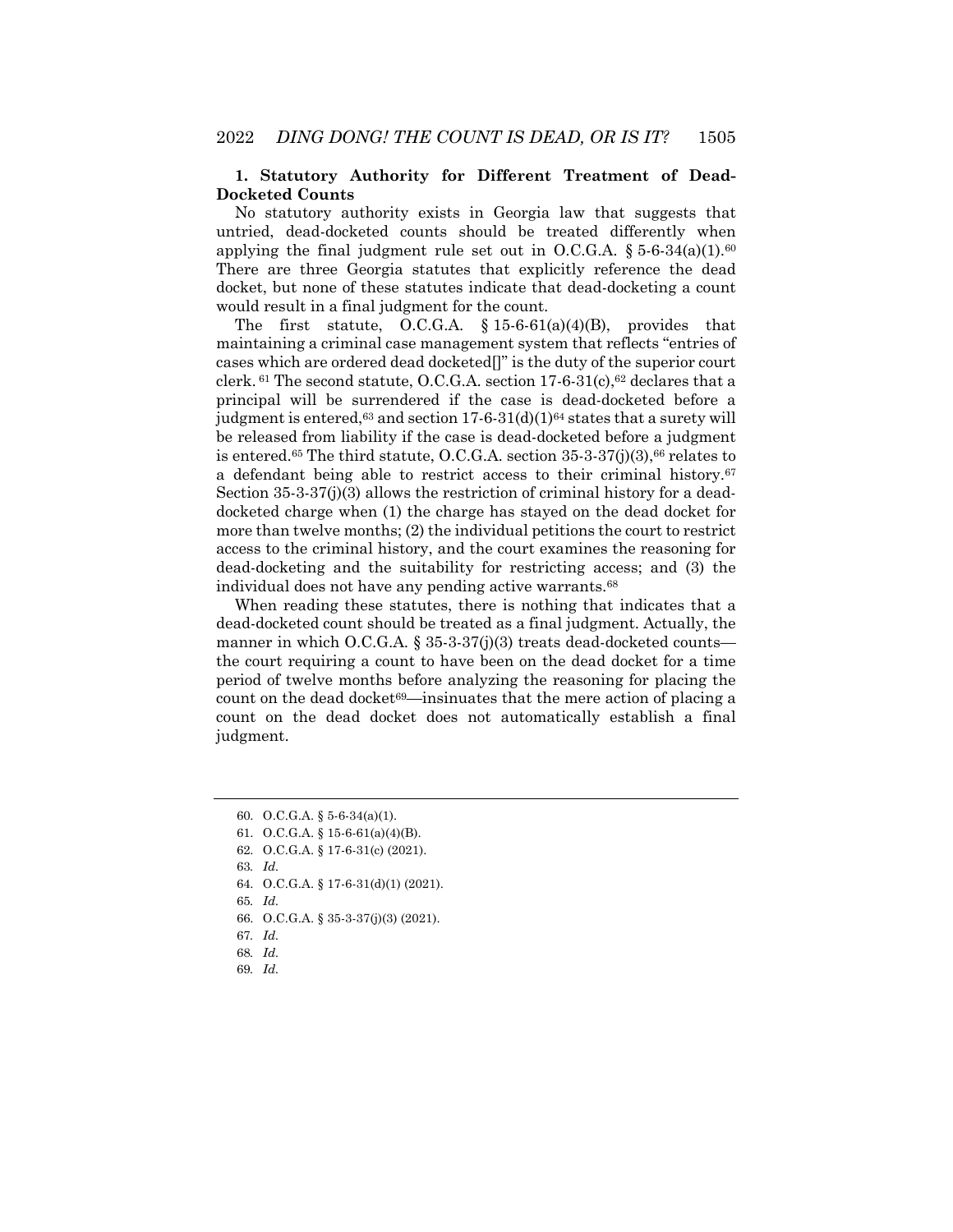#### **2. Georgia Case Law Authority for Different Treatment of Dead-Docketed Counts**

The Georgia Supreme Court has explicitly referenced using the dead docket in only two cases. In the first case, *Beam v. State*,70 a female companion was with the defendant on the night of his alleged crime and witnessed the events, and the two individuals had unrelated pending armed robbery charges.71 Before the defendant's trial, the Assistant District Attorney offered to drop the armed robbery charges against the female companion if she would testify against the defendant regarding the events that she witnessed. She agreed to this offer, and during the trial, the Fulton County Superior Court ruled that the jury could be made aware that the female companion had the charges dismissed, but the defense could not question her about the armed robbery because that would allow the state to question the defendant about that unrelated crime. Two weeks after the female companion testified, her armed robbery charge was placed on the dead docket.72

Upon review by the Georgia Supreme Court, the court held that because the female companion was considered to be a key witness against the defendant, and the armed robbery count on the dead docket did not constitute a dismissal of the count, the trial court erred in ruling that questioning of the female would lead to questioning of the defendant.73 When determining that the count on the dead docket was still pending, the court relied on the Georgia Court of Appeals decision *State v. Creel*,74 and noted that "[p]lacing a case upon the dead docket certainly constitutes neither a dismissal nor a termination of the prosecution in the accused's favor."75

In the second case, *Phillips v. State*,76 the Fulton County Superior Court placed the defendant's case on the dead docket.<sup>77</sup> Sixteen months later, the defendant's case was retried. The defendant appealed and argued that he was not given sufficient notice of his case being taken off the dead docket. Emphasizing the fact that the defendant's attorney did not request a continuance or cite any precedent supporting the defendant's alleged entitlement to heightened notice, the Georgia

<sup>70.</sup> 265 Ga. 853, 463 S.E.2d 347 (1995).

<sup>71</sup>*. Id.* at 853–54, 463 S.E.2d at 348–49.

<sup>72</sup>*. Id.* at 855, 463 S.E.2d at 349.

<sup>73</sup>*. Id.* at 857, 463 S.E.2d at 350.

<sup>74.</sup> 216 Ga. App. 394, 454 S.E.2d 804 (1995).

<sup>75</sup>*. Beam*, 265 Ga. at 855 n.3, 463 S.E.2d at 349 (quoting *Creel*, 216 Ga. App. at 395, 454 S.E.2d at 805).

<sup>76.</sup> 279 Ga. 704, 620 S.E.2d 367 (2005).

<sup>77</sup>*. Id.* at 704, 620 S.E.2d at 368.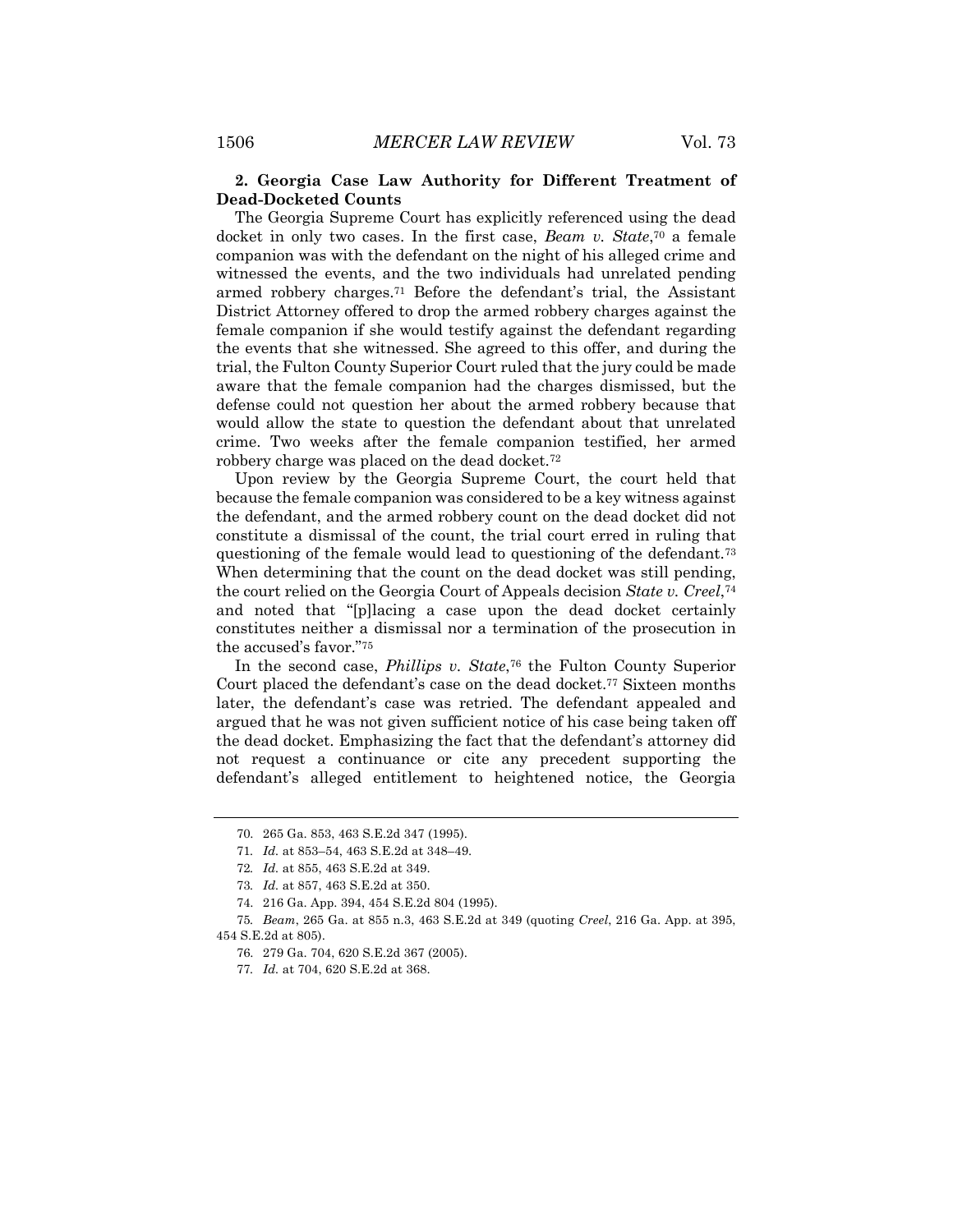Supreme Court held that the argument was not preserved for appellate review and quoted *Beam*: "Although the case was placed on the dead docket after the original trial ended in a mistrial as to the murder charges that 'certainly constitute[d] neither a dismissal nor a termination of the prosecution in the accused's favor.'"78

Although these two cases do not explicitly address the dead docket's applicability to the final judgment rule in O.C.G.A.  $\S$  5-6-34(a)(1), they make it clear that placing a case or count on the dead docket does not mean that it is being dismissed or terminated. As a result, the case or count is still pending regardless of its placement on the dead docket.

#### IV. COURT'S RATIONALE

Justice Peterson wrote for the majority in *Seals*, and he examined several sources and rules of law when analyzing O.C.G.A.  $\S 5-6-34(a)(1)$ as it applies to counts that have been placed on the dead docket. <sup>79</sup> First, the court emphasized the imperativeness of affording the language of  $O.C.G.A. § 5-6-34(a)(1)$  its plain and ordinary meaning as understood by an average speaker of the English language. <sup>80</sup> When doing so, it follows that when one count of a multicount indictment is pending, the entire case is pending and cannot be appealed.

Second, it is noted that when the current O.C.G.A.  $\S$  5-6-34(a)(1) was enacted by the legislature in 1984, the Georgia Court of Appeals had already determined in *Courtenay v. Randolph*,81 *McCord v. Jones*,82 and *Webster v. City of East Point*,<sup>83</sup> that a case on the dead docket was still pending.84 These cases held that "[p]lacing a case upon the dead docket certainly constitutes neither a dismissal nor a termination of the prosecution in the accused's favor. A case is still pending which can be called for trial at the judge's pleasure, or upon which the accused can make a demand for trial."85 The General Assembly decided to enact O.C.G.A.  $\S 5-6-34(a)(1)$  in the midst of these cases, indicating that the

84*. Seals*, 311 Ga. at 748, 860 S.E.2d at 427.

85*. Courtenay*, 125 Ga. App. at 583, 188 S.E.2d at 397–98 (citing *Newman*, 121 Ga. App. 692, 175 S.E.2d 144); *McCord*, 168 Ga. App. at 892, 311 S.E.2d at 211 (quoting *Courtenay*, 125 Ga. App. at 583, 188 S.E.2d at 397–98); *see Webster*, 164 Ga. App. at 609, 294 S.E.2d at 591 (citing *Courtenay*, 125 Ga. App. at 583, 188 S.E.2d at 397–98).

<sup>78</sup>*. Id.* at 705, 620 S.E.2d at 368–69 (2005) (quoting *Beam*, 265 Ga. at 855 n.3, 463 S.E.2d at 349).

<sup>79</sup>*. Seals*, 311 Ga. 739, 860 S.E.2d 419.

<sup>80</sup>*. Id.* at 740, 860 S.E.2d at 421–22.

<sup>81</sup>*.* 125 Ga. App. 581, 188 S.E.2d 396.

<sup>82.</sup> 168 Ga. App. 891, 311 S.E.2d 209 (1983).

<sup>83.</sup> 164 Ga. App. 605, 294 S.E.2d 588 (1982).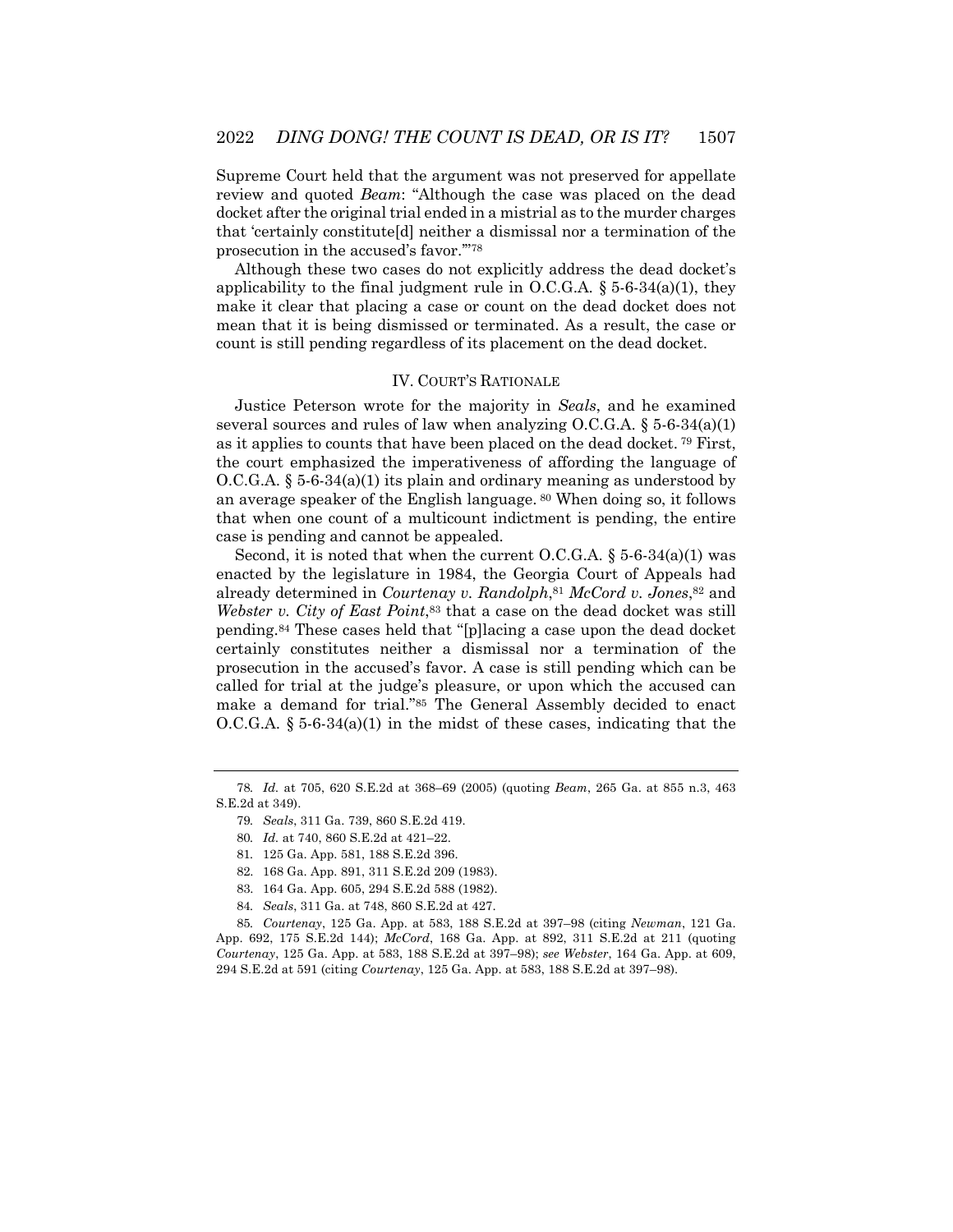General Assembly did not intend for dead-docketed cases to be treated differently.<sup>86</sup>

Third, even under the language of O.C.G.A. § 5-6-34(a)(1), defendants still have the right to file a certificate of immediate review under O.C.G.A. § 5-6-34(b).87 Although this process has narrower time constraints for filing, defendants nevertheless retain this option if they have not obtained a final judgment. Interpreting  $O.C.G.A.$  § 5-6-34(a)(1) to mean that defendants cannot appeal without a final judgment does not negate a defendant's right to file for a certificate of immediate review under O.C.G.A. § 5-6-34(b).<sup>88</sup>

Finally, "the motion for new trial statute uses completely different language that allows the filing of such a motion."<sup>89</sup> The way that O.C.G.A.  $\S 5-6-34(a)(1)$  is construed by the court does not disturb a defendant's right to file a motion for a new trial under O.C.G.A.  $\S 5-5-40(a)$ .<sup>90</sup> Along with a defendant's right to file a motion for a new trial, the court noted that it is possible for a "trial court [to] sever the mistried count to allow the immediate appeal of the counts on which a judgment was entered[]"91 under O.C.G.A. § 16-1-7(c).<sup>92</sup>

Justice LaGrua, writing for the dissent, stressed that "[o]nce a count is moved to the dead docket, the count is *dead*."93 She discussed the procedure for placing a count on the dead docket, highlighting that once the count is on the dead docket, it is no longer on the court's *active* docket. Explaining how a count on the dead docket has the potential to be reinstated and called for trial at any time, Justice LaGrua noted that the count could also stay on the dead docket for an indefinite period of time, not allowing the defendant to appeal his conviction. Her opinion is that at the time Seals filed a direct appeal to the court of appeals for the child molestation conviction, the rape count was *dead*. Justice LaGrua asserted that "to conclude otherwise would render the dead docket

<sup>86</sup>*. Seals*, 311 Ga. at 748, 860 S.E.2d at 427.

<sup>87</sup>*. Id.* at 750 n.6, 860 S.E.2d at 428.

<sup>88</sup>*. Id.*

<sup>89</sup>*. Id*. at 750, 860 S.E.2d at 428.

<sup>90.</sup> O.C.G.A. § 5-5-40(a) (2021) ("All motions for new trial, except in extraordinary cases, shall be made within [thirty] days of the entry of the judgment on the verdict . . . ."). 91*. Seals*, 311 Ga. at 750 n.8, 860 S.E.2d at 428.

<sup>92.</sup> O.C.G.A. § 16-1-7(c) (2021) ("When two or more crimes are charged as required by

subsection (b) of this Code section, the court in the interest of justice may order that one or more of such charges be tried separately.").

<sup>93</sup>*. Seals*, 311 Ga. at 751, 860 S.E.2d at 428 (LaGrua, J., dissenting) (emphasis in original).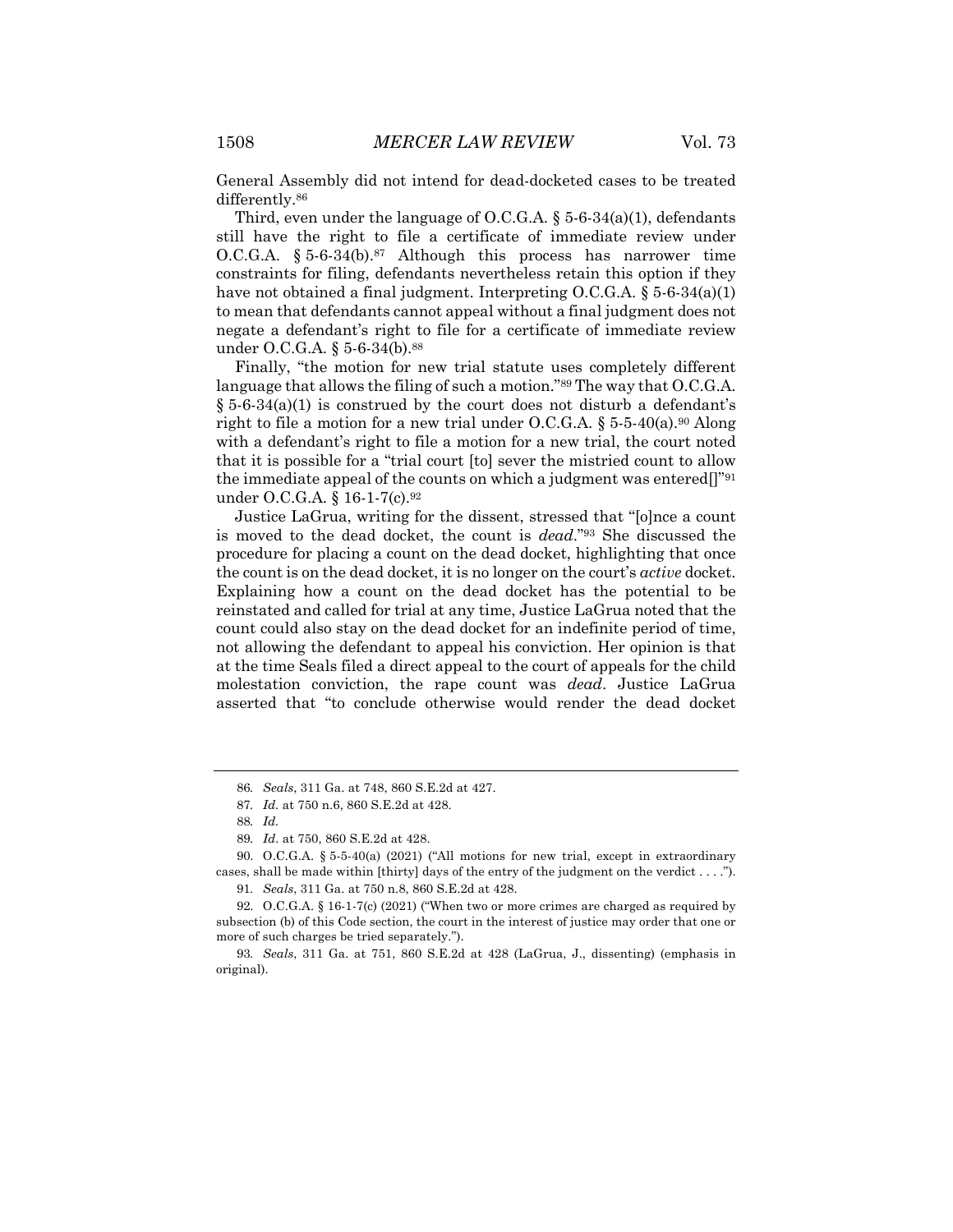meaningless, raise serious due process concerns, and potentially thwart appellate review until an indeterminate, or even non-existent time."94

To demonstrate that the supreme court has long considered direct appeals in cases similar to *Seals*, Justice LaGrua relied on a number of prior supreme court cases.95 Justice LaGrua strongly encouraged the General Assembly to amend O.C.G.A.  $\S$  5-6-34(a)(1) to grant defendants the right to directly appeal counts that have been placed on the dead docket.96 She believes that if the statute is not amended, it will "upend years of trial court practice where the dead docket procedure has been utilized for a myriad of practical, strategic, and economic reasons and will leave defendants without a meaningful and effectual method to appeal their convictions."97 Concluding that Seals's case was not pending after his rape count was placed on the dead docket and his motion for new trial was denied, Justice LaGrua declared that Seals had the right to a direct appeal under O.C.G.A.  $\S 5$ -6-34(a)(1).<sup>98</sup>

#### V. IMPLICATIONS

While the meaning of a final judgment under  $O.C.G.A. \S 5-6-34(a)(1)$ has been addressed by the courts many times throughout the years, the matter in *Seals* regarding whether a dead-docketed count impacts a final judgment was one of first impression for the Georgia Supreme Court. There are at least four implications that stem from the court's decision in *Seals*.

First, the court's interpretation of O.C.G.A.  $\S 5-6-34(a)(1)$  provides clarity in the law for defendants and their counsel when determining the proper motions and notices to file in the defendant's case. Although Seals's appeal of the child molestation conviction and sentence was on the Georgia Court of Appeals's calendar for January 2022,99 if a certificate of immediate review would have been properly filed when he was convicted in 2018, he could have been granted an appeal much sooner and avoided the years of litigation that he has endured. The court's

<sup>94</sup>*. Id.* at 753, 860 S.E.2d at 430 (LaGrua, J., dissenting).

<sup>95</sup>*. See* Pender v. State, 311 Ga. 98, 856 S.E.2d 302 (2021); Terrell v. State, 304 Ga. 183, 815 S.E.2d 66 (2018); Faust v. State, 302 Ga. 211, 805 S.E.2d, 826 (2017); Walker v. State, 295 Ga. 688, 763 S.E.2d 704 (2014); Jones v. State, 284 Ga. 672, 670 S.E.2d 790 (2008); Taylor v. State, 282 Ga. 44, 644 S.E.2d 850 (2007); Thomas v. State, 279 Ga. 363, 613 S.E.2d 620 (2005); Grier v. State, 273 Ga. 363, 541 S.E.2d 369 (2001).

<sup>96</sup>*. Seals*, 311 Ga. at 756, 860 S.E.2d at 432 (LaGrua, J., dissenting).

<sup>97</sup>*. Id.*

<sup>98</sup>*. Id.*

<sup>99.</sup> The fact that Seals obtained a final judgment before he was granted a direct appeal further affirms the appropriateness of the court's ruling. Supplemental Brief of Petitioner at 2, Seals v. State, 311 Ga. 739, 860 S.E.2d 419 (2021) (No. S20C0931).